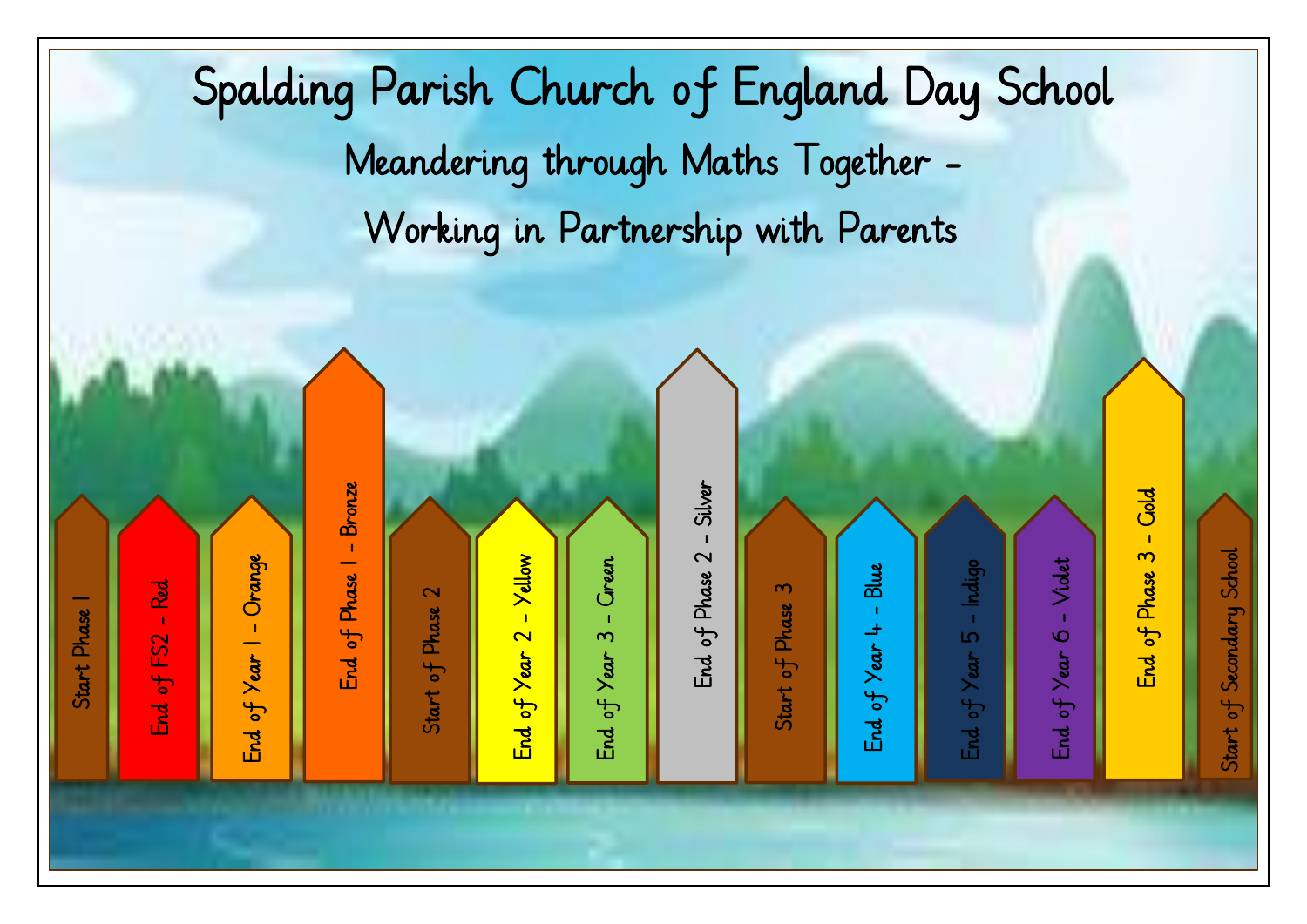## Spalding Parish Church of England Day School Meandering through Maths Together – working in partnership with parents

At SPCEDS we believe in both the importance of developing children's mathematical skills and the deepening of their knowledge and understanding through a variety of different problem solving and reasoning tasks, including answering questions posed in different ways and in different contexts as well as explaining their processes and thinking in a clear and systematic way.

To this end we value the support of our parents and carers to ensure that elements of Mathematics, specifically basic skills, extend into the home. Children learn best when there are strong links between home and school, and the importance of parental involvement in their children's learning is recognised, valued and developed. SPCEDS believes in developing a strong home/school mathematical partnership where parents share puzzles and problems with their children and provide valuable help and support in this area of the curriculum.

Parents are encouraged to make comments in their child's Maths Meander - a mathematical diary where children's mathematical understanding is recorded and the home learning is completed. SPCEDS new Maths Meander is a way in which communication between home and school is continued. It is a place where basic skills, puzzles and problems are recorded, but it is also more than this. It forms an on-going conversation between home and school with Maths at its heart. SPCEDS expects a comment at least once a week from home. Comments in the child's Maths Meander need to be informative and positive. Teachers welcome these comments and look forward to discussing them where relevant with pupils.

Class teachers make regular comments in this book and sign it on a weekly basis after setting mathematical challenges. Occasionally an assessment activity of the child's Maths progress may be completed and comments on how to improve noted there. If an adult has worked in a quided Maths activity with a child, the date, task and progress will be recorded in each child's **Maths Meander**. There will also be a short piece of home-learning discussed with the child in class and noted in the Maths Meander.

Children will take also bring home number bonds and/or multiplication and division tables to learn. These will vary depending on the Year Group of the child alongside, mathematical ability and number bonds and/or multiplication and division tables already known. Further activities will include reviews of previously learnt bonds and tables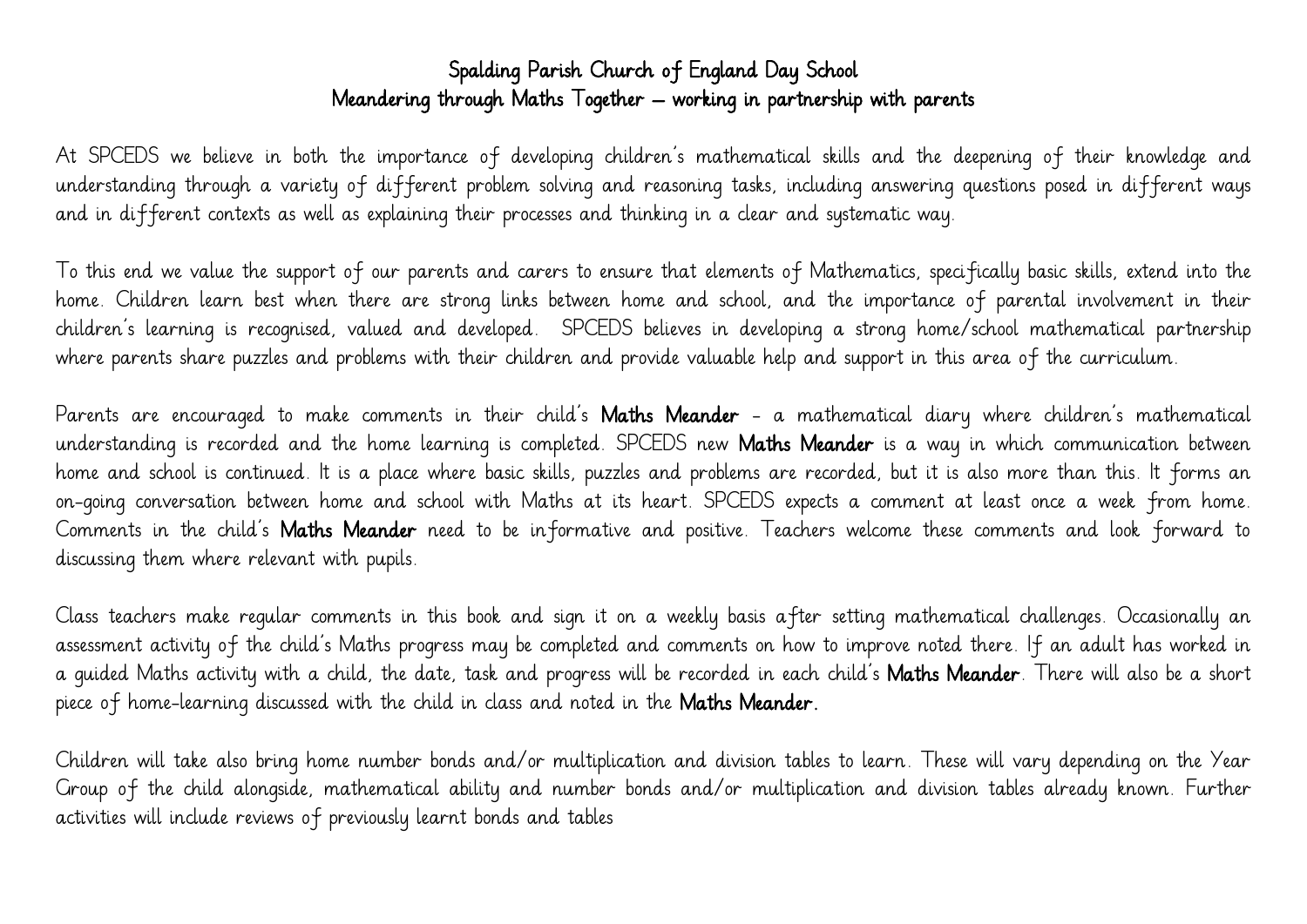Each child in Phase 1, 2 and 3 should have: Maths Meander Number bond or multiplication/division tables activity Weekly Mathletics activity Concrete resources, where relevant, to support the learning being undertaken

Teachers will ensure that:

- Learning environments celebrate Maths home learning.
- Mathletics activities are planned and completed at home and in school
- Children and parents know how to use the Maths Meander.

As part of this new system of recording mathematical understanding and sharing this information with parents we are introducing an award scheme devised to encourage children to practice their Maths skills to reinforce their mathematical knowledge, complete their home learning activities and participate in further mathematical activities. In order to be awarded the relevant award at the end of the academic year your child will need to consistently achieve three key criteria as part of their ongoing Maths Meander.

The three criteria are:

- Regular home learning with **Maths Meander** signed at least once a week by Parent/Carer;
- Weekly home Meandering task acknowledged by Class Teacher or relevant school adult.
- Meandering Further task undertaken and completed on weekly basis this can be anything linked to additional mathematics including completing a Mathletics or Times Table Rock Stars activity, a visit to the supermarket, writing a Maths question or problem, sharing a Maths game with a friend or family member. Anything to illustrate a regular participation in and love of Maths.

Certificates will be awarded on a termly basis based on consistent achievement of all three criteria. Consistent achievement across the academic year will result in children being awarded the Maths Meander award for their year group. Awards across each Phase are also cumulative and will see children awarded Bronze, Silver and Gold awards for their commitment to Maths. Awards will be also be achievable in subsequent years, in order to acknowledge a consistent commitment to Maths.